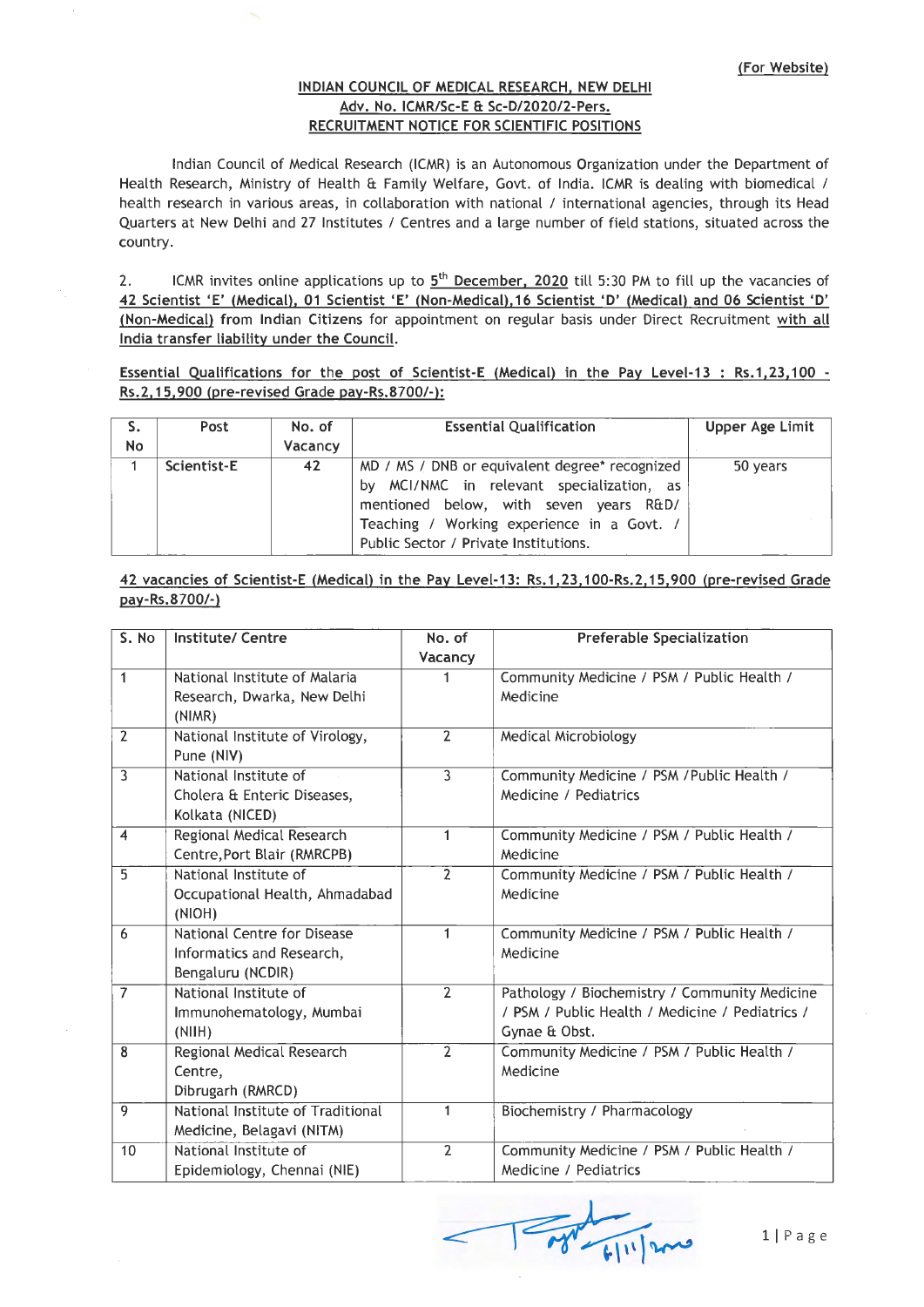| 11              | National Institute of Pathology,<br>New Delhi (NIOP)                                                    | 1              | Pathology                                                                                                                                |
|-----------------|---------------------------------------------------------------------------------------------------------|----------------|------------------------------------------------------------------------------------------------------------------------------------------|
| 12              | National Institute of Research in<br>Tribal Health, Jabalpur (NIRTH)                                    | $\overline{2}$ | Community Medicine / PSM / Public Health /<br>Medicine / Chest diseases / TB                                                             |
| $\overline{13}$ | National Institute for<br>Implementation Research on<br>Non-Communicable Diseases,<br>Jodhpur (NIIRNCD) | $\overline{2}$ | Community Medicine / PSM / Public Health /<br>Medicine                                                                                   |
| 14              | National Institute for Research in<br>Reproductive Health, Mumbai<br>(NIRRH)                            | 1              | Pediatrics / Gynae & Obst                                                                                                                |
| 15              | National Institute for Research in<br>Tuberculosis, Chennai (NIRT)                                      | $\overline{2}$ | Community Medicine / PSM / Public Health /<br>Medicine / Chest diseases / TB / Pediatrics                                                |
| 16              | National Institute of Nutrition,<br>Hyderabad (NIN)                                                     | 1              | Community Medicine / PSM / Public Health /<br>Medicine / Pediatrics / Physiology / Gynae &<br>Obst                                       |
| 17              | National Institute for Research in<br>Environmental Health, Bhopal<br>(NIREH)                           | $\overline{2}$ | Community Medicine / PSM / Public Health /<br>Medicine / Chest diseases / TB / Radiology                                                 |
| 18              | Rajendra Memorial Research<br>Institute of Medical Science,<br>Patna (RMRIMS)                           | $\overline{2}$ | Community Medicine / PSM / Public Health /<br>Medicine / Radiology                                                                       |
| 19              | Regional Medical Research<br>Centre,<br>Gorakhpur (RMRCG)                                               | 1              | Community Medicine / PSM / Public Health /<br>Medicine                                                                                   |
| 20              | ICMR Hqrs., New Delhi                                                                                   | 11             | Community Medicine / PSM / Public Health /<br>Medicine / Pediatrics / Physiology / Chest<br>diseases / TB / Pharmacology / Bio chemistry |

Note:-The above clinicians shall be encouraged to work with the local / Regional Medical Colleges through the Host Institute / Centre of ICMR and enter in to a MoU for clinical research / trials / schemes.

|                                                    |  | Essential Qualifications for the post of Scientist-E (Non-Medical) in the Pay Level-13: Rs.1,23,100- |  |  |  |
|----------------------------------------------------|--|------------------------------------------------------------------------------------------------------|--|--|--|
| Rs. 2, 15, 900 (pre-revised Grade pay-Rs. 8700/-): |  |                                                                                                      |  |  |  |

| s.<br>No | Post                                            | No. of<br>Vacancy | <b>Essential Qualification</b>                                                                                                                                                                                 | Upper Age Limit |
|----------|-------------------------------------------------|-------------------|----------------------------------------------------------------------------------------------------------------------------------------------------------------------------------------------------------------|-----------------|
|          | Scientist-E<br>(for ICMR<br>Hqrs. New<br>Delhi) | 01                | First Class Post Graduate degree with Ph.D. from<br>recognized University in Biotechnology<br>a<br>with six years R&D / teaching/<br>working<br>experience in a Govt / Public Sector/ Private<br>Institutions. | 50 years        |

Essential Qualifications for the post of Scientist-D (Medical) in the Pay Level-12 Rs. 78,800-Rs.2,09,200 (pre-revised Grade pay-Rs. 7600/-):

| s.<br><b>No</b> | Post        | No. of<br>Vacancy | <b>Essential Qualification</b>                                                                                                                                                                                                                                                                                                                                                                                                             | Upper Age Limit |
|-----------------|-------------|-------------------|--------------------------------------------------------------------------------------------------------------------------------------------------------------------------------------------------------------------------------------------------------------------------------------------------------------------------------------------------------------------------------------------------------------------------------------------|-----------------|
| 1.              | Scientist-D | 16 <sup>1</sup>   | MD / MS / DNB or equivalent degree* recognized<br>by MCI/NMC in relevant specialization as<br>mentioned below with five years R&D/<br>teaching/working experience in a Govt./ Public<br>Sector/Private Institutions.<br>0R<br>MBBS degree recognized by MCI / NMC with<br>Ph.D. in relevant specialization as mentioned<br>below and four years R&D /teaching / working<br>experience in a Govt / Public Sector / Private<br>Institutions. | 45 years        |

 $\sim$   $\sim$   $\frac{1}{6}$   $\approx$   $\sim$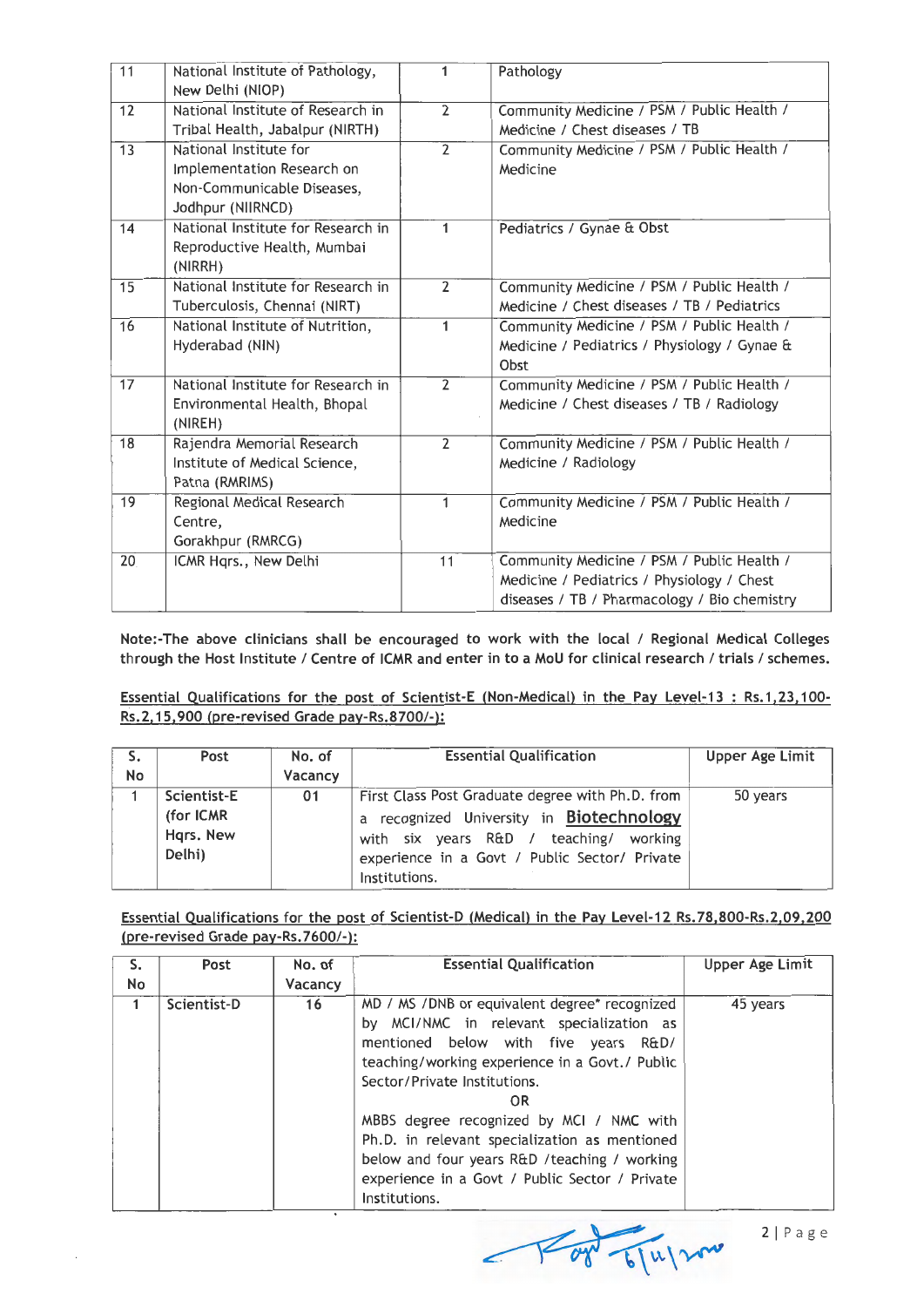# 16 vacancies of Scientist-D (Medical) in the Pay Level-12 Rs. 78,800-Rs.2,09,200 (Pre-revised Grade pay-Rs. 7600/-)

| $\overline{\mathsf{S}}$ . No | Institute/ Centre                    | No. of         | <b>Preferable Specialization</b>              |
|------------------------------|--------------------------------------|----------------|-----------------------------------------------|
|                              |                                      | Vacancy        |                                               |
| $\mathbf{1}$                 | Rajendra Memorial Research           | 3              | Community Medicine / PSM / Public Health /    |
|                              | Institute of Medical Sciences, Patna |                | Medicine / Radiology                          |
|                              | (RMRIMS)                             |                |                                               |
| $\overline{2}$               | National Institute of                | 1              | Pharmacology / Community Medicine / PSM /     |
|                              | Cholera & Enteric Diseases, Kolkata  |                | Public Health / Medicine / Pediatrics         |
|                              | (NICED)                              |                |                                               |
| $\overline{3}$               | National Institute of Virology, Pune | $\overline{2}$ | Community Medicine / PSM / Public Health /    |
|                              | (NIV)                                |                | Medicine / Microbiology                       |
| $\overline{4}$               | National Centre for Disease          | 1              | Community Medicine / PSM / Public Health /    |
|                              | Informatics and Research, Bengaluru  |                | Medicine                                      |
|                              | (NCDIR)                              |                |                                               |
| $\overline{5}$               | National Institute of Cancer         | $\overline{2}$ | Community Medicine / PSM / Public Health /    |
|                              | Prevention and Research, Noida       |                | Medicine / Pathology                          |
|                              | (NICPR)                              |                |                                               |
| 6                            | Regional Medical Research Centre,    | 1              | Community Medicine / PSM / Public Health /    |
|                              | Gorakhpur (RMRCG)                    |                | Medicine                                      |
| $\overline{7}$               | National Institute of Pathology, New | 1              | Pathology                                     |
|                              | Delhi (NIOP)                         |                |                                               |
| 8                            | National Institute of Research in    | 1              | Community Medicine / PSM / Public Health /    |
|                              | Tribal Health, Jabalpur (NIRTH)      |                | Medicine / Chest diseases / TB                |
| 9                            | National Institute of Malaria        | 1              | Microbiology                                  |
|                              | Research, Dwarka, New Delhi (NIMR)   |                |                                               |
| 10                           | ICMR HQs. New Delhi                  | $\overline{3}$ | Community Medicine / PSM / Public Health /    |
|                              |                                      |                | Medicine / Chest diseases / TB / Pharmacology |

Note:-The above clinicians shall be encouraged to work with the local / Regional Medical Colleges through the Host Institute / Centre of ICMR and enter in to a MoU for clinical research / trials / schemes.

| Essential Qualifications for the post of Scientist-D (Non-Medical) in the Pay Level-12 Rs.78,800- |  |  |  |  |  |  |  |
|---------------------------------------------------------------------------------------------------|--|--|--|--|--|--|--|
| $Rs. 2.09.200$ (pre-revised Grade pay-Rs.7600/-):                                                 |  |  |  |  |  |  |  |
|                                                                                                   |  |  |  |  |  |  |  |

| S.No | Post        | No. of  | <b>Essential Qualification</b>                | Upper Age Limit |
|------|-------------|---------|-----------------------------------------------|-----------------|
|      |             | Vacancy |                                               |                 |
|      | Scientist-D | 06      | First Class Post Graduate degree with Ph.D.   | 45 years        |
|      | (ICMR Hqrs. |         | from a recognized University in any of the    |                 |
|      | New Delhi)  |         | preferable subjects mentioned below with four |                 |
|      |             |         | years R&D/ teaching / working experience in a |                 |
|      |             |         | Govt. / Public Sector/Private Institutions:-  |                 |
|      |             |         | 1. Sociology                                  |                 |
|      |             |         | 2. Social Work                                |                 |
|      |             |         | 3. Psychology                                 |                 |
|      |             |         | 4. Biology/Bioscience                         |                 |
|      |             |         | 5. Biotechnology                              |                 |
|      |             |         | 6. Botany                                     |                 |
|      |             |         | 7. Bioinformatics                             |                 |

# 3. Fee:

Application Fee of Rs. 1500/- (Rupees one thousand five hundred only) is required. SC / ST / Women/ PWD/ EWS candidates are exempted from application fee. Application Fee is to be paid by candidates through online link given in the application form. Application fees once paid will not be refunded under any circumstances.

Top 6/10/2nd